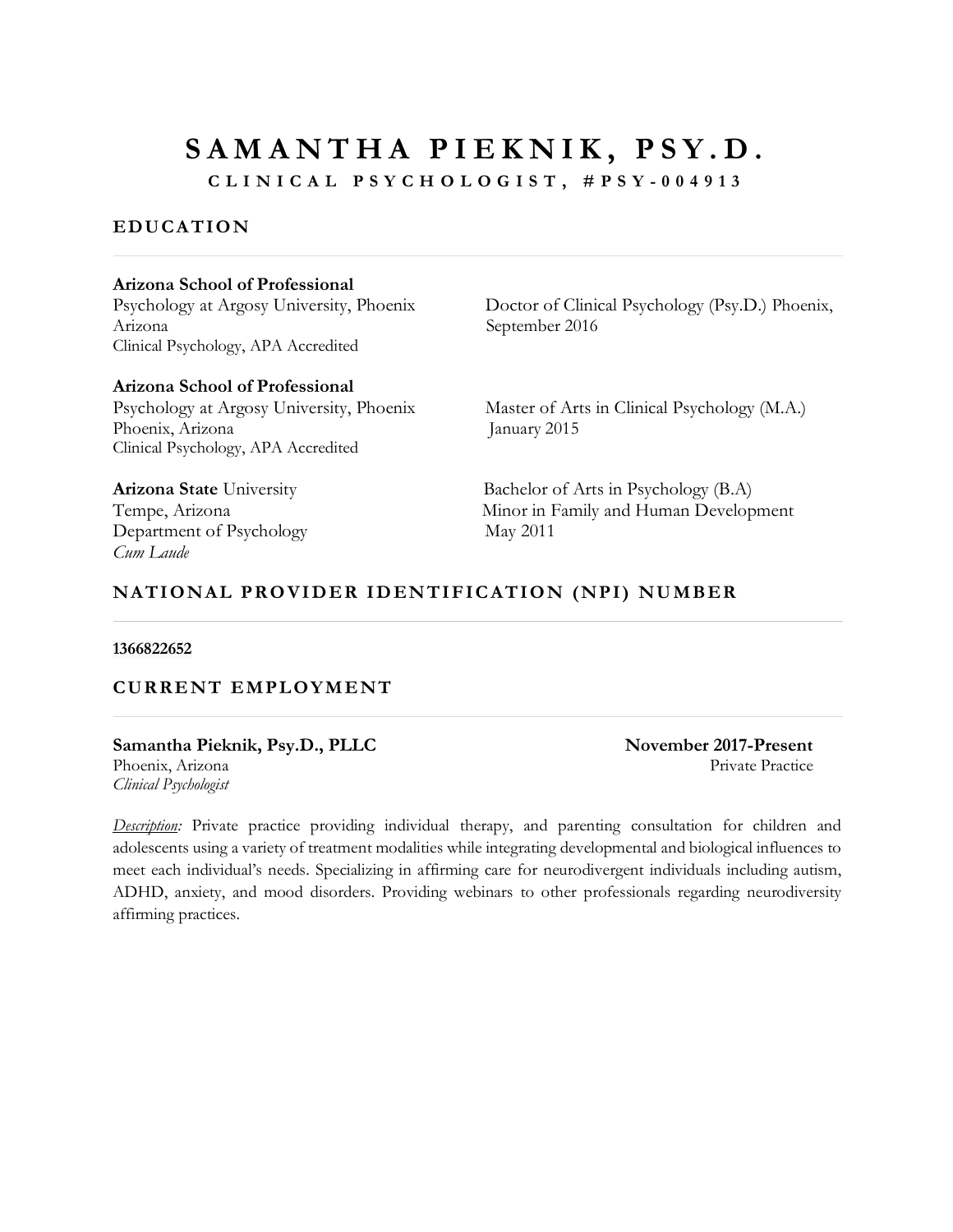# **BOARD MEMBERSHIPS**

# Pinnacle Center, Inc. *January 2020-Present*

Phoenix, Arizona Non-Profit *Board Secretary*

*Duties:* Attend and take detailed minutes during quarterly board meetings for Pinnacle Center, Inc., a non-profit agency aimed at providing low-cost neuropsychological evaluations to individuals across the lifespan. Vote on important motions proposed by the board.

# **PAST EMPLOYMENT**

*Clinical Psychologist* 

*Description:* A nonprofit organization specializing in neuropsychological and psychological assessment for children, adolescents, and adults. Providing therapy and assessment for adults with autism. Pinnacle Center offered low cost neuropsychological and psychological assessment for low-income families, as well as provided vocational rehabilitation services.

Prism Learning + Development<br> **December 2017-July 2018** Scottsdale, Arizona Private Practice *Clinical Psychologist (Contracted)*

*Description:* Private practice providing psychological and psychoeducational assessment to diagnose and provide recommendations/supports for individuals with autism, ADHD, giftedness, and other behavioral difficulties.

# **CLINICAL TRAINING EXPERIENCES**

### **Post-Doctoral Residency Experiences**

#### **Pinnacle Center, Inc. April 2017-October 2017** Phoenix, Arizona **Supervised by Morgan Hall, Ph.D.** *Postdoctoral Resident 1,000+ Hours*

*Description of Site:* A nonprofit organization specializing in neuropsychological and psychological assessment for children, adolescents, and adults; and assessment for vocational rehabilitation services. Providing therapy and assessment for adults with autism.

- § Conducted psychodiagnostic and psychoeducational evaluations for children and adolescents with neurodevelopmental, behavioral, and/or learning differences
- § Wrote comprehensive psychodiagnostic reports for clients
- Received training and exposure in the ADOS-2: Modules 1, 2, 3, and 4

**Pinnacle Center, Inc. October 2017-February 2018** Phoenix, Arizona Non-Profit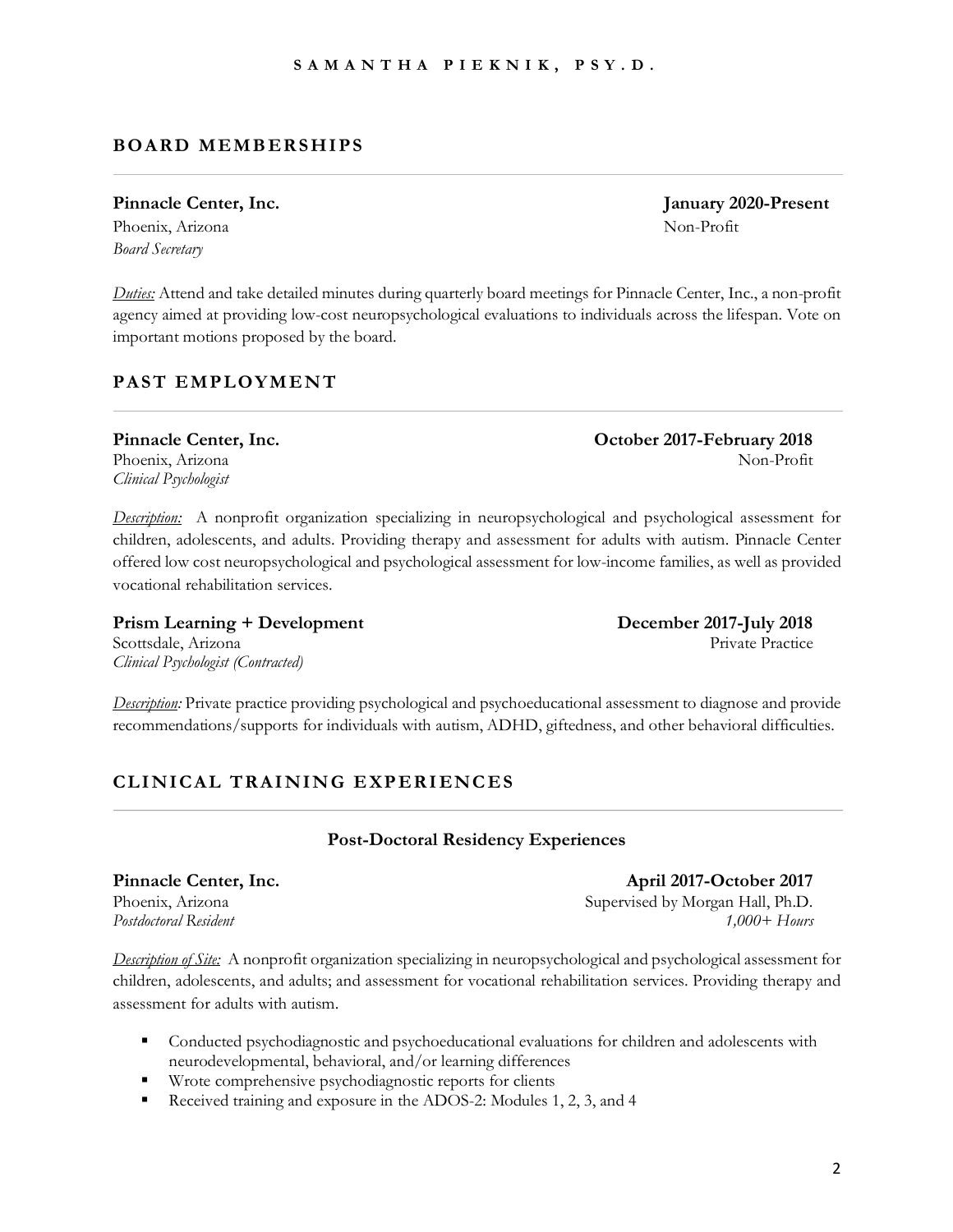- § Administered and scored cognitive, neuropsychological, and autism assessments
- Administered parent and teacher rating scales
- § Wrote comprehensive psychodiagnostic and neuropsychological reports for clients
- Supervised practicum students

#### **Young Mind Center, Inc. September 2016-March 2017**

Phoenix, Arizona Supervised by Amanda L. Wood, Psy.D. *Postdoctoral Resident 1,000+ Hours*

*Description of Site:* A private practice specializing in the early identification and diagnosis of Autism, as well as the psychological assessment of children and adolescents with autism, ADHD, learning differences, and behavioral difficulties. Young Mind Center also provided consultation services.

- Conducted psychodiagnostic and psychoeducational evaluations for children and adolescents with neurodevelopmental, behavioral, and/or learning differences
- § Administered and scored cognitive, neuropsychological, and autism assessments
- § Administered parent and teacher rating scales
- Conducted school visits and school observations for clients
- Collaborated with clinical and school teams including therapists, BCBA's, school psychologists, teachers, case managers, licensed medical providers,, program managers, and administrative staff.
- Wrote comprehensive psychodiagnostic reports for clients
- Received training and exposure in the ADOS-2: Modules 1, 2, and 3.
- Audio/Video recorded testing sessions for supervision and scoring purposes
- Provided 1:1 direct ABA services to one client
- Collaborated with ABA client's BCBA's to inform programming through testing
- § Collaborated with supervisor, COO, and BCBA's regarding team meetings and trainings

#### **Pre-Doctoral Internship Experience**

**Chehalem Youth and Family Services August 2015 – August 2016** Newberg, Oregon Supervised by Holly Hetrick, Psy.D. *Psychology Intern 2,142 Hours*

*Description of Site:* A community mental health setting and non-profit specializing in outpatient mental health services and inpatient residential services. This site provided individual outpatient therapy services for the community. Inpatient residential services were provided for youth, ages 12 to 18, who have severe trauma histories, Borderline IQ, and developmental disabilities.

- § Provided individual, family, group, and crisis therapy to residential clients, each with developmental/cognitive deficits, DHS involvement, and severe trauma ages 11-18 in community residential BRS program
- Co-lead two weekly 13-week-long groups per quarter for residential clients on Mindfulness, Distress Tolerance, Positive Psychology, and Emotion Regulation
- Provided daily milieu therapy in school, home, and recreational environments for residential clients
- Conducted and wrote initial and annual Mental Health Assessments and quarterly Individual Service and Support Plans for residential clients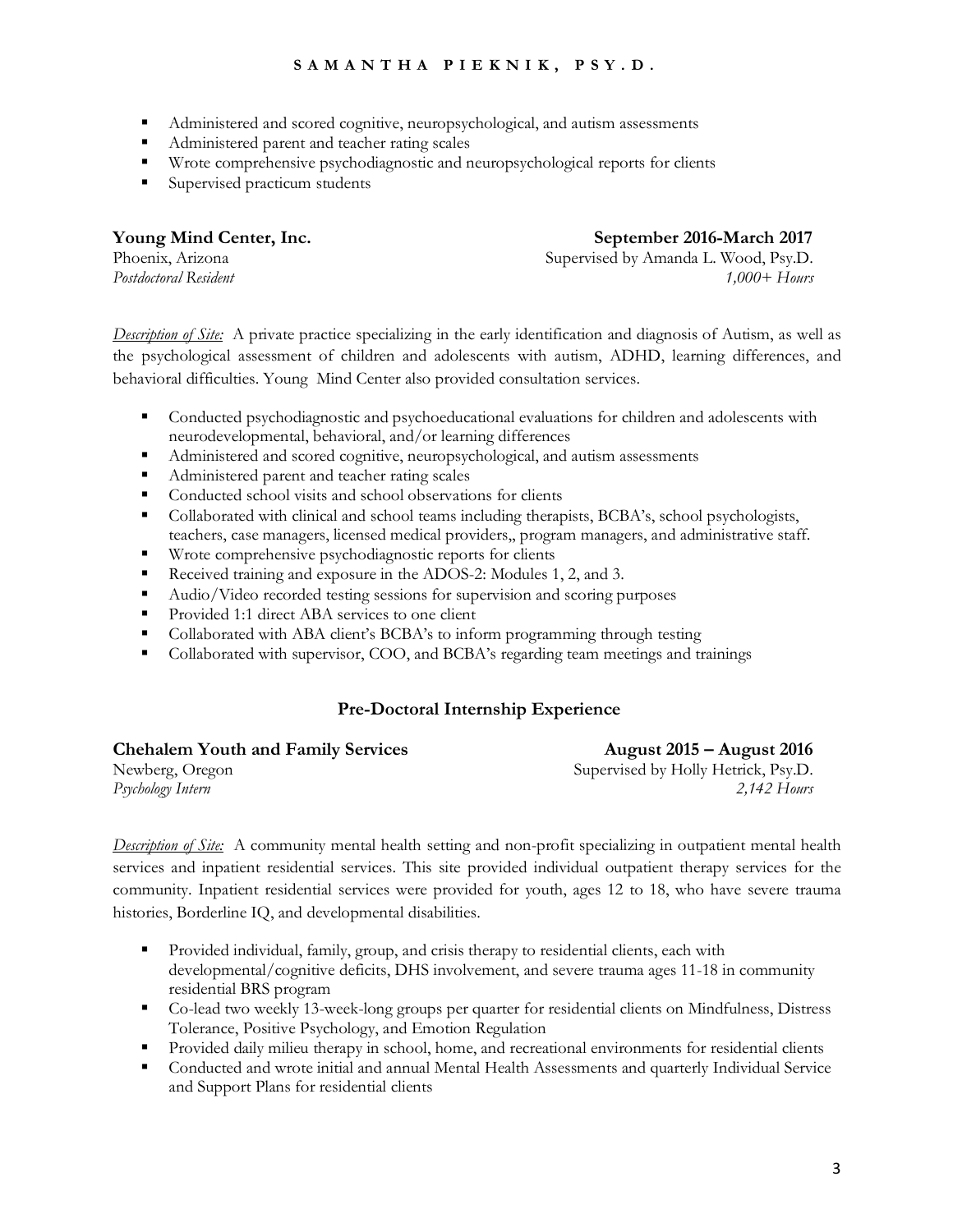- § Provided case management services on treatment teams for each residential client including consultation with parents, case managers, program managers, DHS caseworkers, developmental disability specialists, probation officers, educational staff, court-appointed special advocates, mentors, attorneys, and Wraparound facilitators
- Conducted clinical interviews
- Received supervision on providing diagnoses
- § Provided 24/7 crisis care for community-based clinic for one week every three weeks
- § Utilized outcome assessments including DLA-20, PHQ-9, GAD-7, AUDIT, and DAST
- § Provided humanistic/relational therapy with trauma-focused CBT/DBT interventions
- § Supervised one master's level practicum student weekly with outpatient caseload
- Treated weekly adult and child outpatient community mental health clients
- § Utilized electronic patient scheduling: Care Cloud and billed for services
- §

#### **Doctoral Level Practicum Experiences**

| <b>Beljan Psychological Services</b> | August 2014 – July 2015                       |
|--------------------------------------|-----------------------------------------------|
| Scottsdale, Arizona                  | Supervised by Paul Beljan, Psy.D., ABPdN, ABN |
| Advanced Practicum Student           | 614 Hours                                     |

*Description of Site:* A private practice specializing in child neuropsychological assessment. This site provided neuropsychological assessment, psychoeducational evaluations, Applied Behavior Analysis therapy, and child play therapy services.

- Provided neuropsychological evaluations for children looking to qualify for special placement in the school system
- Conducted giftedness, learning disability, and ADHD evaluations
- Wrote reports and constructed summary sheets for clients
- Received supervision in conceptualizing cases and providing diagnoses if indicated
- Provided Applied Behavior Analysis (ABA) and served as a trainer for new behavioral technicians
- Conducted individual therapy utilizing play-based CBT interventions and family therapy for children and their families
- Received observational training in the ADOS-2
- Tested students at On-Track Academy in Scottsdale, Arizona
- Conducted psychodiagnostic interviews and sat in on feedback sessions
- § Administered the WISC-IV; WISC-V; WPPSI-III; NEPSY-II; WAIS-IV; GDS; SB5; WIAT-III; Trailmaking Tests A & B; GORT-5; BASC-2; and CVLT.

#### **Private Practice August 2013 – August 2014**

Mesa, Arizona Supervised by Wayne General, Ph.D. *Practicum Student 345 Hours (hybrid placement)*

*Description of Site*: A private practice providing social security disability mental status evaluations and psychological testing. The site also provided competency to stand trial evaluations (Rule 11) in local jails and within the community.

- § Provided psychological evaluations for individuals applying for social security disability benefits
- Conducted clinical interviews and mental status exams
- Wrote reports and intake summaries
- § Shadowed supervisor at various jails around the valley to observe him conduct Rule 11 Evaluations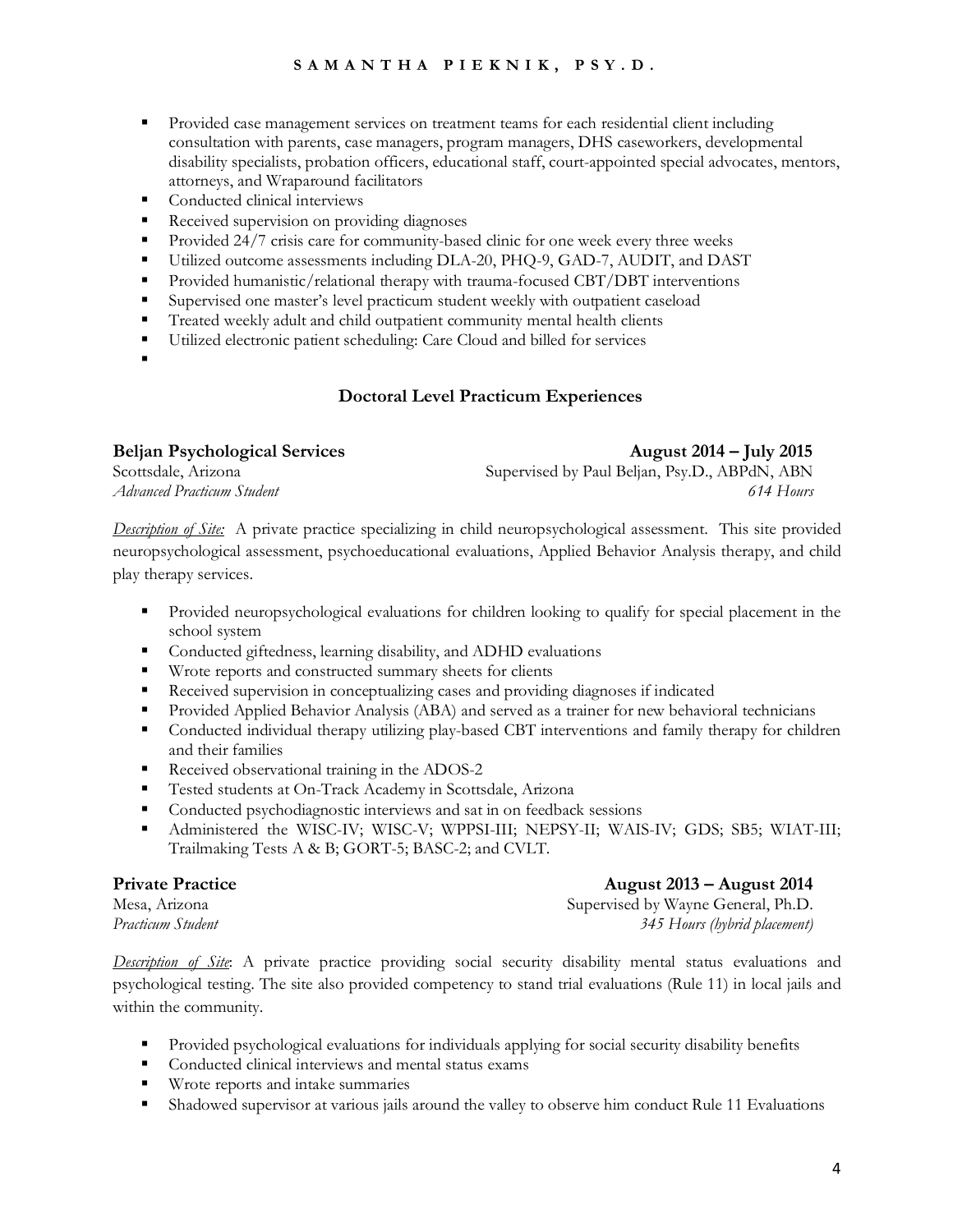§ Administered the MMSE-2; WISC-IV; WAIS-IV; WMS-3; Bender Visual-Motor Getalt-2; and Trailmaking Tests A & B.

#### **Child and Adolescent Psychology Professionals August 2013 – August 2014**

Phoenix, Arizona **Supervised by Lisa Outhier, Psy.D.** *Practicum Student 422 Hours (hybrid placement)*

*Description of Site:* Private practice providing psychological services including psychological and behavioral assessments, family therapy, individual therapy, and play therapy for children and adolescents using a variety of treatment modalities including CBT, Play Therapy, and Sand Tray while integrating developmental and biological influences.

- § Provided individual and family psychotherapy and counseling using a variety of treatment modalities including CBT and play therapy
- Conducted clinical interviews with parents and children
- Gained exposure to play therapy, metaphor therapy, and sand tray therapy techniques
- Received supervision in providing diagnoses and in therapeutic modalities
- Provided parent training
- § Wrote progress notes and created therapy plans
- § Trained new practicum student for the upcoming year
- Consulted with psychiatrists for continuity of care purposes

#### **Humboldt Unified School District July 2012-June 2013**

Prescott Valley, Arizona **Supervised by Marshall Kane, Ph.D.** Supervised by Marshall Kane, Ph.D. *Practicum Student 668 hours*

*Description of Site:* A school district located in Prescott, Arizona. Specifically, the Special Services department, which provided services to children needing resources for learning disabilities, developmental disabilities, and other childhood psychological concerns impacting their educational experiences.

- § Conducted evaluations for HUSD's Multidisciplinary Educational Team (MET)
- § Administered psychoeducational evaluations including the SB4, WISC-IV, WJ-III, WIAT-III and rating scales
- § Provided individual therapy for elementary, middle, and high school aged children
- § Facilitated a boy's anger management and social skills group at two middle schools
- Facilitated an adolescent girl's support group at a high school
- § Worked with several ED classrooms in the district providing individual and group therapies
- Received supervision in helping to determine student eligibility for services in the school setting
- Consulted with community mental health center in Prescott Valley for high-needs students
- Responded to school crisis calls
- Utilized IEP Pro software
- Presented results at IEP meetings
- Wrote reports and progress notes for students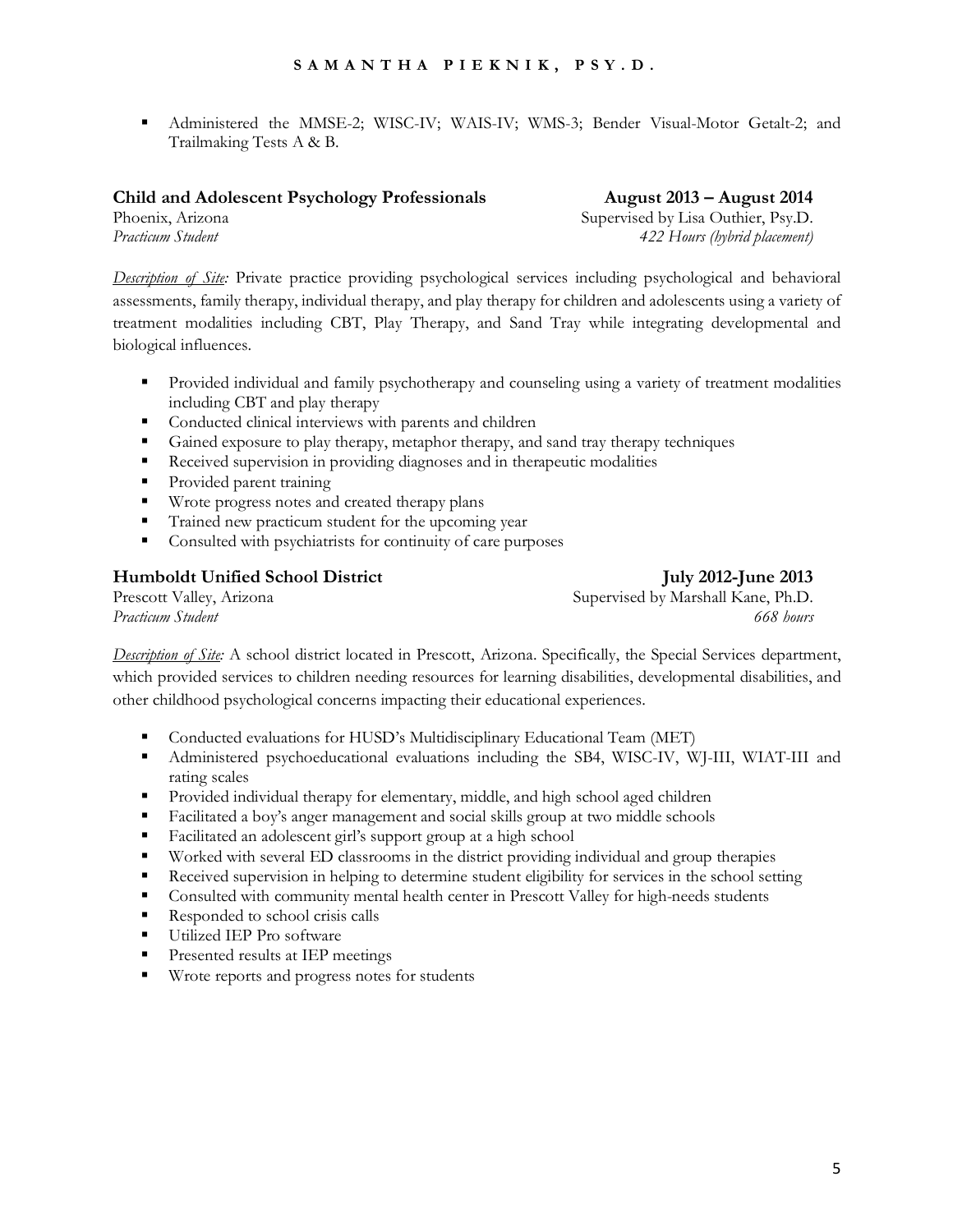### **ADDITIONAL CLINICAL EXPERIENCES**

#### **Center for Autism and Related Disorders (CARD) January 2009-July 2012**

Phoenix, Arizona Supervised by Jamie Gibson, M.A., BCBA

*Senior Therapist*

*Description of Site:* An outpatient clinic providing Applied Behavior Analysis (ABA) therapy to children with neurodevelopmental disorders. Therapists and supervisors taught children new skills in order to increase language, independence, social skills, and overall skills in adaptive functioning.

- Received training in Applied Behavior Analysis (ABA)
- § Provided 1:1 behavioral interventions and ABA techniques to children diagnosed with Autism and other behavioral differences (e.g., ODD, CD, ADHD) in both the home and school settings
- Kept data on child's progress
- Acted as a liaison between junior therapists and supervisors
- § Trained new therapists and conducted field evaluations as needed
- Participated in clinic meetings
- § Taught language and new skills using ABA techniques such as Discrete Trial Training (DTT) and Natural Environment Teaching (NET)
- § Used preference assessments to determine the best reinforcement for the child
- Conducted parent-training

#### **ICAN After School Program January 2007-May 2007**

Chandler, Arizona Supervised by Leslie Temple

*Volunteer/Tutor*

*Description of Site*: A nonprofit organization providing after school activities and tutoring to low income families and children.

- § Tutored and assisted children in an after school program for children in low income families.
- Provided academic support
- Facilitated appropriate socialization and play skills between students

### **RESEARCH EXPERIENCE**

#### **Beljan Psychological Services June 2015**

Literature Review on Dyscalculia *Principal Investigator:* Research Volunteer Paul Beljan, Psy.D. ABPdN, ABN

*Description:* Conducted literature review on brain based Math Learning Disorders, Dyscalculia and how the brain pathways are involved and affected in this diagnosis.

#### **Arizona School of Professional Psychology August 2013-December 2014**

*Clinical Research Project (CRP)-Dissertation Equivalent Dissertation Chair:* Principal Investigator Lisa Outhier, Psy.D.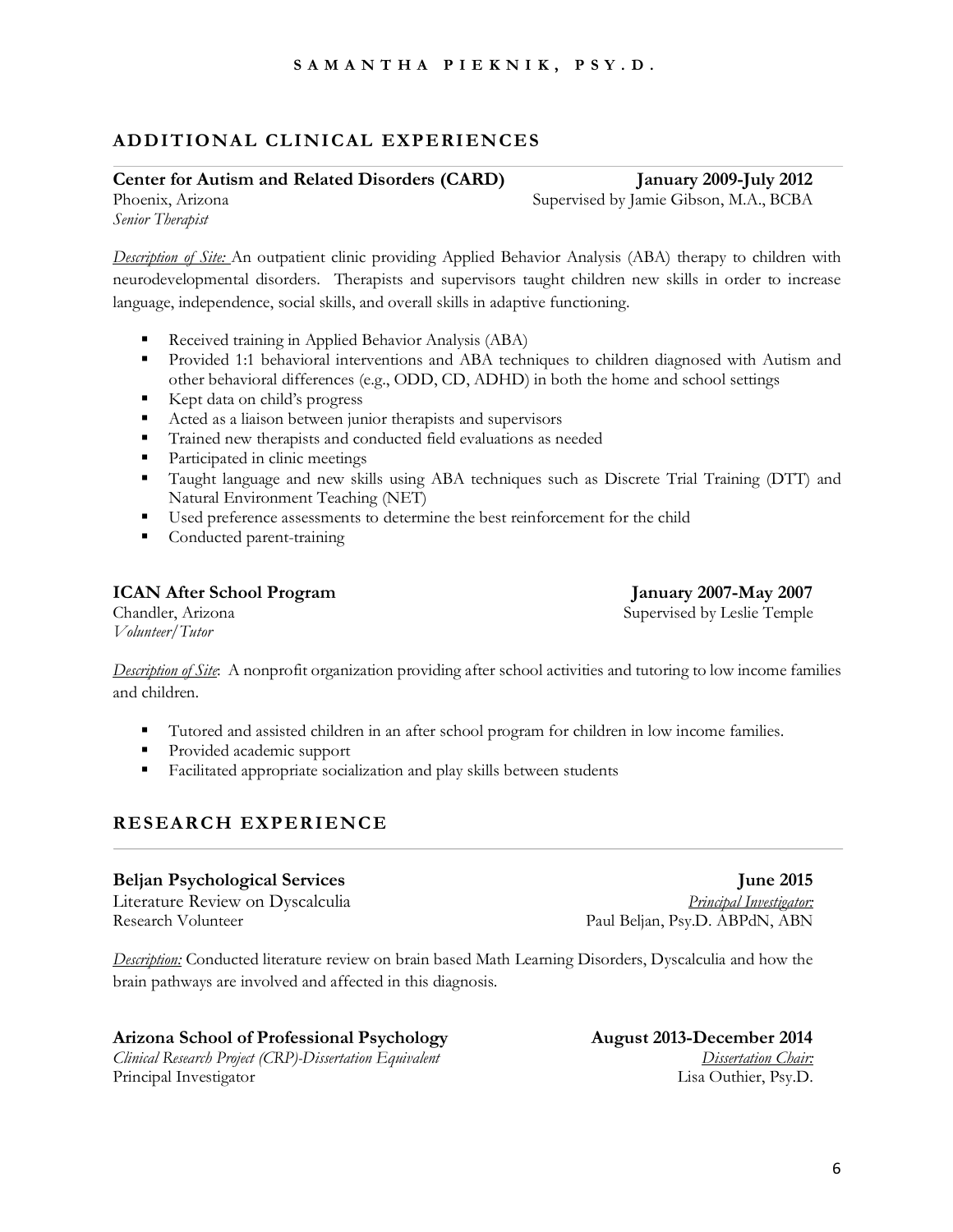*Title*: Parent Training for Children with Autism Spectrum Disorder: Utilizing Token Economies to Increase Compliance and Decrease Parent Stress

*Description:* This research taught parents of children with Autism Spectrum Disorder (ASD) to effectively administer token economies to increase compliance and decrease parent-stress. This system was taught using Behavioral Skills Training (BST) in the homes of the parents of children with ASD. Parents were instructed how to administer a token economy. Parents viewed a PowerPoint and modeling from the researcher through BST principles of instruction, modeling, rehearsal, and feedback. The Parenting Stress Inventory-4, Short Form was utilized to monitor parent stress as a pre-post measure.

**Arizona School of Professional Psychology February 2012-June 2012** Research Volunteer *Principal Investigator:*  Gregorio Benson-Florez, Psy.D.

*Title*: The Impact of Familismo on Ethnic Identity and College Adjustment with Latinos

*Description:* During this research it was necessary to compile scholarly articles and data for research presentations on Latino mental health, *familismo*, ethnic identity, and acculturation. This included participating in a presentation for the Argosy University Research Conference.

| <b>Center for Autism and Related Disorders</b> | <b>July 2010</b>                          |
|------------------------------------------------|-------------------------------------------|
| Research Volunteer                             | <b>Principal Investigator:</b>            |
|                                                | Amy Kenzer, Ph.D., Michelle Bishop, Ph.D. |

*Description:* This research examined desensitization to tooth brushing in children with Autism Spectrum Disorder and used stimulus fading procedures to aid the desensitization process. It was this researcher's job to video-record, collect data, and use the stimulus fading procedure when the subject engaged in tooth brushing.

**Arizona State University May 2010-September 2010** Research Assistant *Principal Investigator:*

*Description:* This social psychology research required data collection and administration of surveys in a field study of 150 participants in order to look at risk-taking behaviors in college level students and how it influenced gambling behaviors. Duties included data collection of surveys, introduction of surveys to participants, finding participants, word processing, and entering data into excel sheets and running data in SPSS.

### **PRESENTATIONS AND TEACHING EXPERIENCES**

**Chandler Unified School District (CUSD) April 2022** Workshop/Training By Samantha Pieknik, Psy.D. &

*"Neurodiversity and the Myth of Normal"* (1.5 hours) David Meer, LPC

*Description*: All-staff training for school counselors, school psychologists, and therapists at CUSD. This training focused on the history and language around neurodiversity, autism acceptance, and neurodiversity affirming practices within schools to help best support neurodivergent students K-12.

Virginia Kwan, Ph.D., Jessica Li, Ph.D.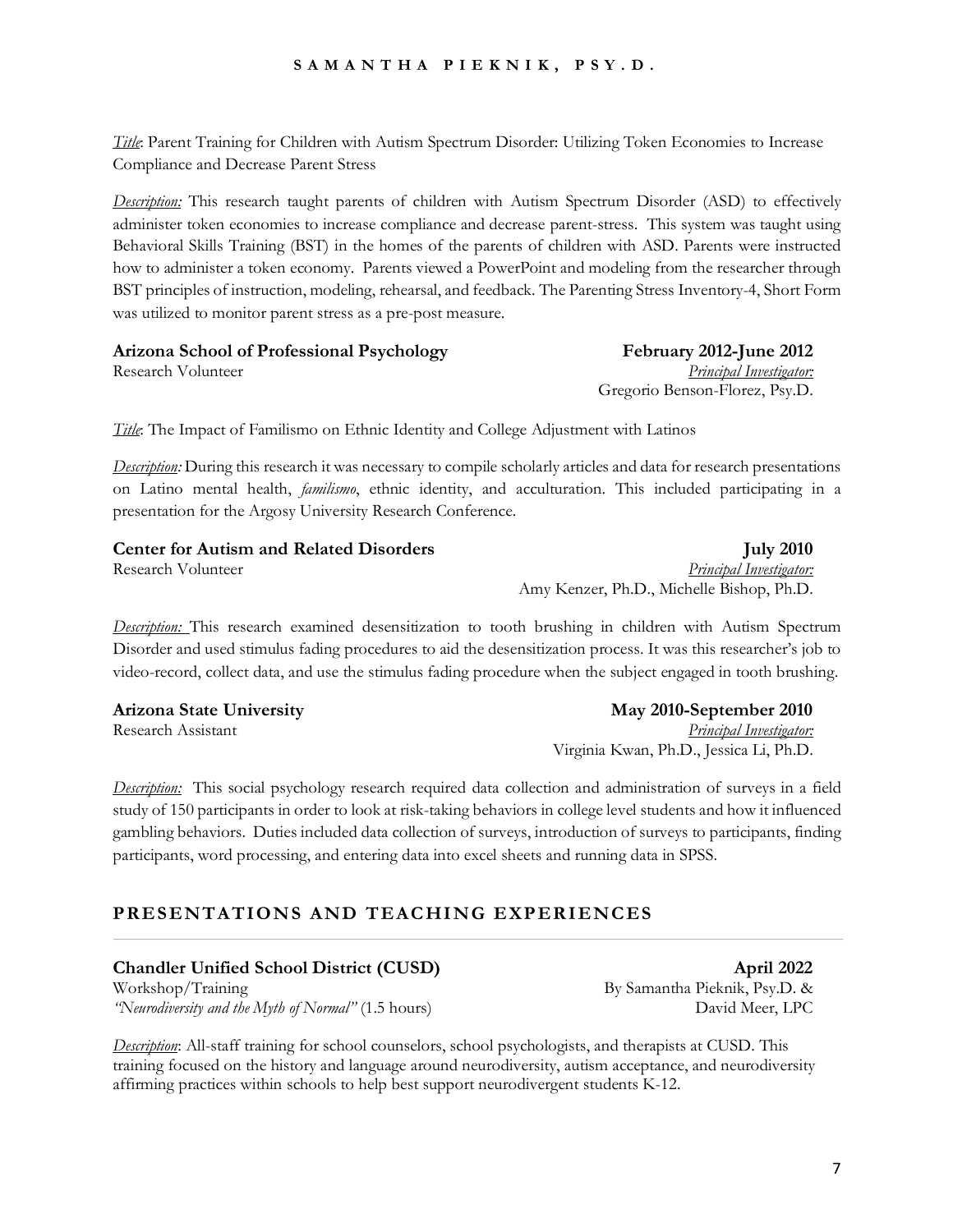8

#### **SAMANTHA PIEKNIK, PS Y.D.**

**Northern Arizona University (NAU) March 2022** 

*'Introduction to Neurodiversity, Autism,*  $\dot{\mathcal{O}}$  *Being an Affirming Practitioner"* (1 hour)

*Description*: An in-person and online diversity forum training for NAU's clinical psychology program. This diversity program went over the history and terminology of neurodiversity and specifically focused on autism for autism acceptance month. Doctoral students received continuing education hours for attending.

**Baio Enterprises March 2022** Webinar Presentation by Samantha Pieknik, Psy.D. & *"Neurodiversity and the Myth of Normal"* (1.5 hours) David Meer, LPC

*Description*: Online webinar for Baio Enterprises. Baio Enterprises provides speech, occupational, developmental, habilitative, and pet therapies. Baio Enterprises provides in-house trainings to their staff. This particular 1.5 hour webinar outlined the history of neurodiversity and neurodiversity affirming practices.

Lunch & Learn Workshop Presentation by Samantha Pieknik, Psy.D. &

*Description*: Online webinar for Strategies for Success – a mental health clinic providing psychiatric and mental health services around the valley. Strategies for Success provides in-house trainings to their staff. This particular 1 hour webinar outlined the history of neurodiversity. This included information on neurodiversity, disability, ableism, masking, autistic burnout, compassionate care for autism, and best practices in being an affirming provider.

| Arizona Psychological Training Consortium |  |  |  |  |
|-------------------------------------------|--|--|--|--|
|                                           |  |  |  |  |

*"Autism: Neurodiversity, Assessment, & Treatment* David Meer, LPC *Across the Lifespan"* (3 hours)

*Description*: Online webinar for the Arizona Psychological Training Consortium (AzPTC) – The AzPTC provides monthly didactics to their postdoctoral residents in clinical psychology. This particular 3 hour workshop outlined the intersection of neurodiversity and autism. This included information on neurodiversity, disability, ableism, masking, autistic burnout, compassionate care for autism, and best practices in diagnosing and supporting those with autism across the lifespan.

**Arion Care Solutions Training December 2021**

*Description*: In-person workshop for Arion Care Solutions – an Applied Behavior Analysis (ABA) agency in the Phoenix Metro area. The 1.5 hour workshop outlined affirmative practices for neurodivergent individuals. This included information on neurodiversity, disability, ableism, masking, autistic burnout, and compassionate

**Strategies for Success Training**  February 2022 *"Neurodiversity Affirming Best Practices"* (1 hour) David Meer, LPC

**Arizona Psychological Training Consortium January 2022** Presentation by Samantha Pieknik, Psy.D. &

# Clinical Psychology Diversity Forum Presentation by Samantha Pieknik, Psy.D.

Workshop Presentation by Samantha Pieknik, Psy.D. & *"Understanding Neurodiversity"* (1.5 hours) David Meer, LPC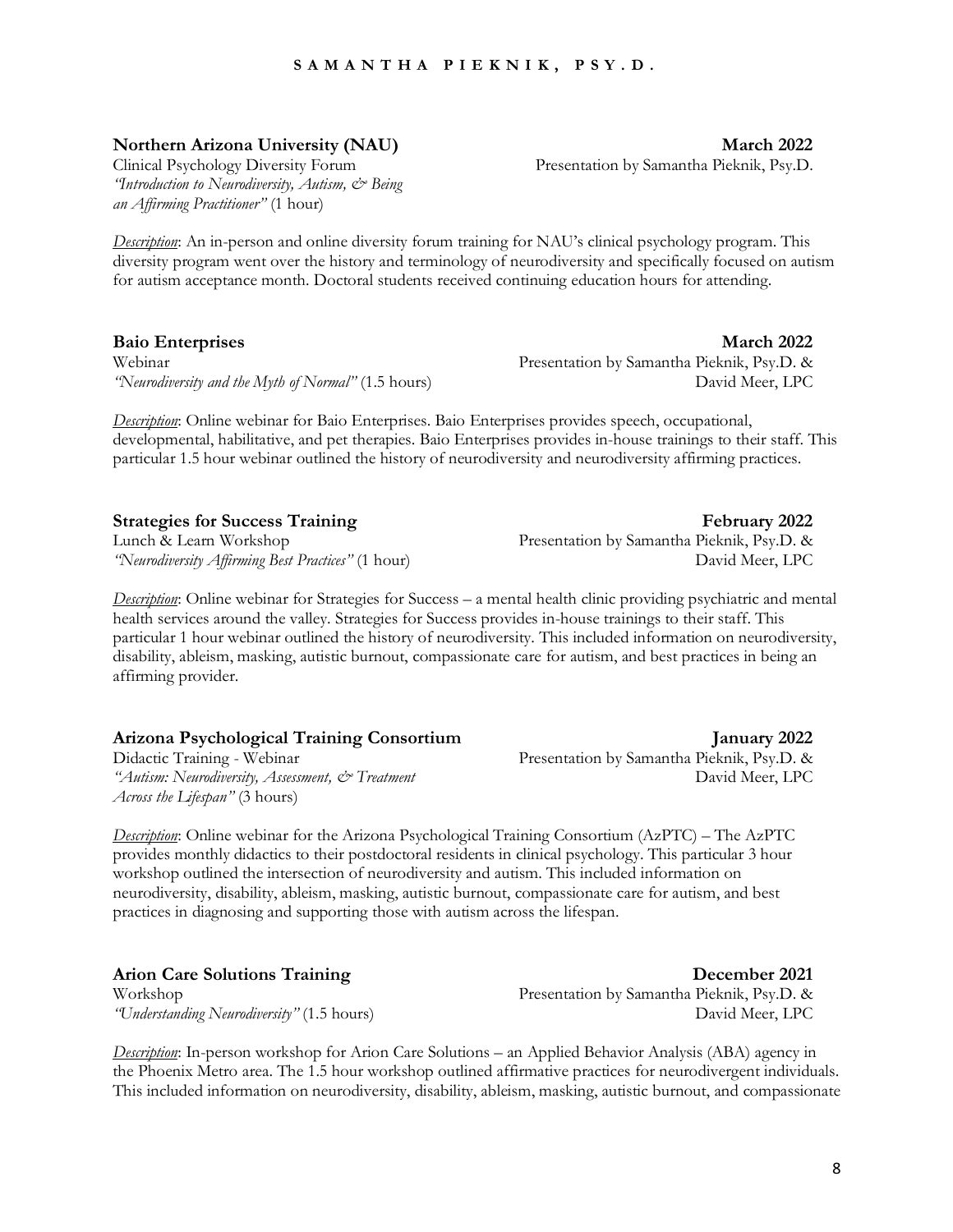care for autism. This presentation was given to employees of Arion including BCBAs, psychologist(s), and other mental health providers.

#### **Psych for Life – Arizona State University October 2021**

Webinar Discussion Panel of Psychology Professionals

Length: 1 hour

*Description*: Online Webinar with existing professionals in the field of psychology, college counselors from Arizona State University, and baccalaureate students from Arizona State University interested in a career in psychology. The panel discussed the benefits of a mentorship during undergraduate schooling, and how mentorships can potentially help with applying to graduate school, and future careers.

| Arizona Association for Behavior Analysis (AzABA) | August 2021                                |
|---------------------------------------------------|--------------------------------------------|
| Webinar                                           | Presentation by Samantha Pieknik, Psy.D. & |
| "Neurodiversity Affirming Practices" (1.5 hours)  | David Meer, LPC                            |

*Description*: Online Webinar with 280 participants on affirmative practices for neurodivergent individuals. This included information on neurodiversity, disability, ableism, masking, autistic burnout, and compassionate care for autism. This presentation was given to members of the community nationally and included BCBAs, mental health providers, speech pathologists, parents, and anyone interested in learning more about neurodiversity.

| Arizona Psychology Training Consortium    | <b>June 2020</b>                         |
|-------------------------------------------|------------------------------------------|
| Didactic Training                         | Presentation by Samantha Pieknik, Psy.D. |
| "Autism Diagnosis & Assessment Across the |                                          |
| Lifespan" (3 hours)                       |                                          |

*Description*: Presentation on autism diagnosis across the lifespan with special focus on the female phenotype, psychological assessment, and neurodiversity. This presentation was given to postdoctoral residents specializing in clinical psychology in the state of Arizona.

#### **Chehalem Youth and Family Services December 2015**

*Description:* This presenter led a didactic seminar to practicum and internship students at Chehalem Youth and Family Services. The presentation outlined best practices for therapy with children, specifically Cognitive-Behavioral Play Therapy. The presentation discussed an age-appropriate developmental model for conducting CBT with child and early adolescent populations. Participants engaged in an experiential progressive muscle relaxation exercise and a child friendly activity on coping strategies.

# **Pacific University School of Professional Psychology October 2015**

Didactic Presentation Presentation by Samantha Pieknik, M.A.

Guest Lecturer **Professor:** Holly Hetrick Lecture by Samantha Pieknik, M.A., A. Mike Duncan, M.A. & Heather Casady, M.A.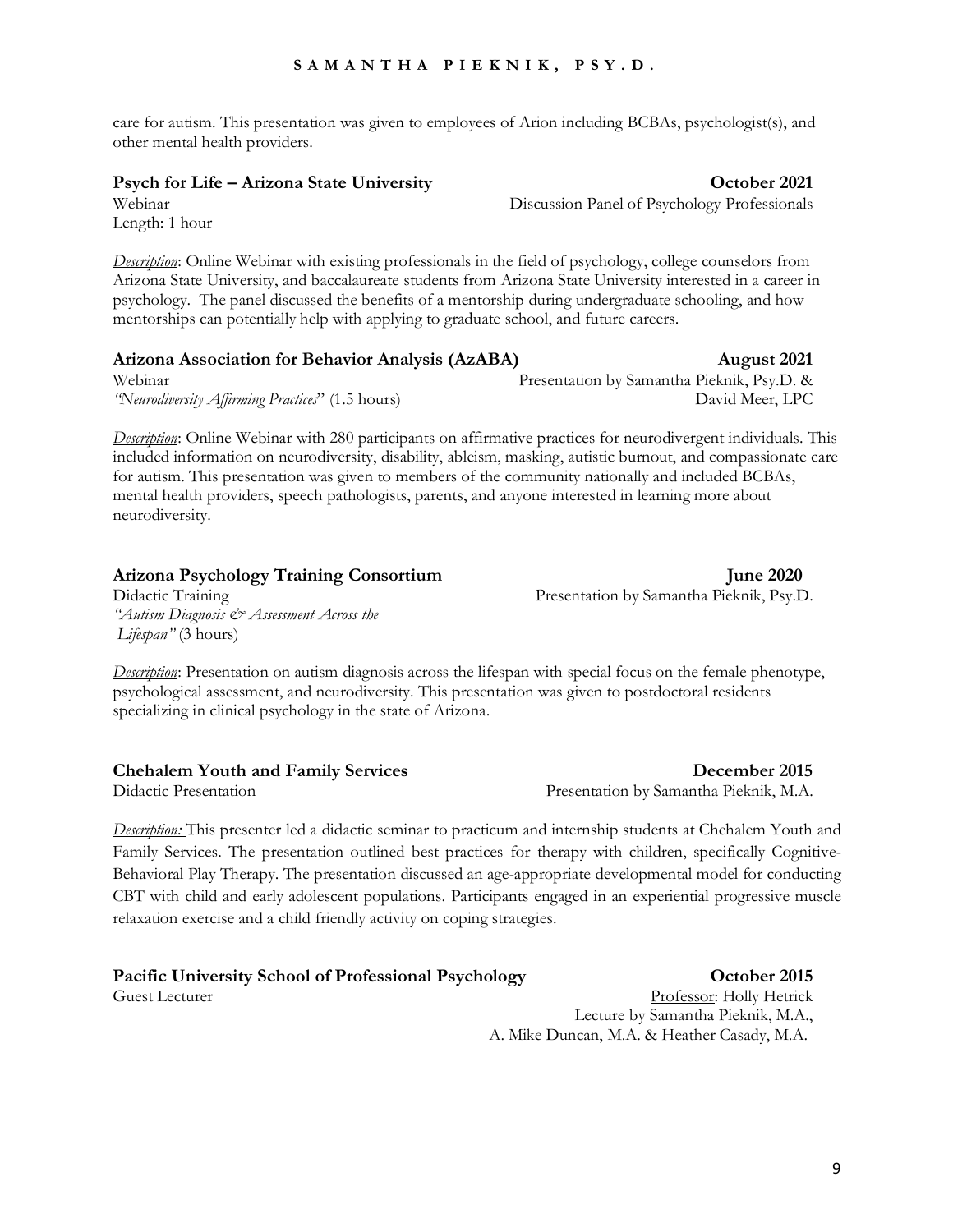*Description:* Guest lectured two units of Dr. Hetrick's Group Psychotherapy course at Pacific University School of Professional Psychology to Psy.D and Ph.D students. The course outlined conducting group psychotherapy with children and adolescent populations. Experiential methods were utilized.

# **Arizona Neuropsychological Society October 2014**

Assistant Lecture by Kate Bree, Psy.D., & *"Neuropsychology of Autism"* (1 hour) Jacob Boney, Psy.D., BCBA-D

*Description*: Assistant to lecturers regarding neuropsychological testing and behavioral presentations in children with Autism Spectrum Disorders.

# **MEDIA & EDITORIAL FEATURES**

### **Good Morning Arizona March 2021**

News Segment Interview by 3TV

*Description*: Expert interview with Good Morning Arizona on 3TV regarding the benefits of implementing a "fake commute" into one's work-from-home routine in order to reduce burnout and stress related to working from home. Many people began working from home during the COVID-19 pandemic, and some found this transition to be more difficult than others. Employees sought out mental health professionals to find ways to reduce stress and make their days at home more bearable. Discussed the mental health benefits of a fakecommute, provided clinical research supporting fake-commutes, and gave real-life examples.

#### **Washington Post February 2021**

*Description*: Article titled, "Why a Fake Commute Could Pave the Way to Work-From-Home Balance." Interview by Angela Haupt about the benefits from implementing a fake-commute into one's life while they are working from home during the COVID-19 pandemic. Identified real-world struggles related to working from home, along with the mental health benefits of implementing a fake-commute into their day.

Interview on The Daily Show with Chris Sawyer Interviewed by Chris Sawyer

*Description:* Discussed clinical psychology, current practice, and specialty on Inspiring Stories segment of The Daily Show with Chris Sawyer on Mind Body Radio, an online radio station.

# **Voyage Phoenix November 2019**

Local Inspiring Stories Article Interview

*Description*: Article titled, "Meet Dr. Samantha Pieknik" Voyage Phoenix interviews locals with varying professional backgrounds about what inspires them.

Article **Interview by Angela Haupt** 

**MindBody Radio February 2020**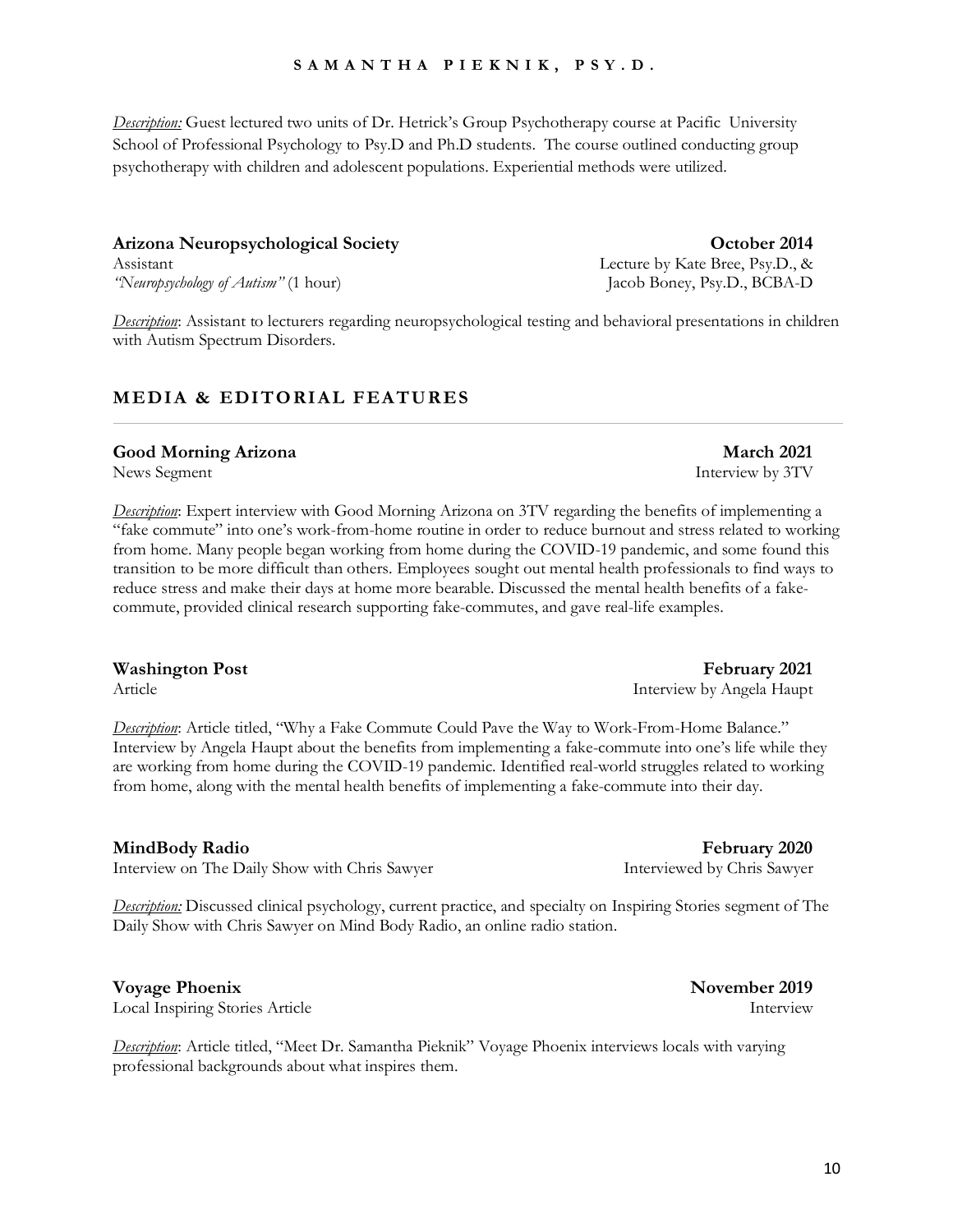## **AWARDS & HONORABLE MENTION**

| $2021$ -present | Online Therapy's Best for Autism Help in Phoenix, AZ                                                                   |
|-----------------|------------------------------------------------------------------------------------------------------------------------|
| 2012-2013       | Student Government Secretary and Treasurer at Argosy University, Phoenix                                               |
| 2011-2013       | Student Affairs Committee at Arizona School of Professional Psychology at Argosy<br>University, Phoenix                |
| 2010            | Recognition for excellence in teaching play skills to children with Autism, Center for<br>Autism and Related Disorders |
| 2009            | Recognition for excellence in data collection, Center for Autism and Related<br>Disorders                              |
| 2008-2009       | Dean's List, Arizona State University                                                                                  |

# **PROFESSIONAL AFFILIATIONS**

| 2018-present                                     | Arizona Autism Diagnostic Network (AADN)                                                             |  |
|--------------------------------------------------|------------------------------------------------------------------------------------------------------|--|
| 2017-2018                                        | Arizona Association for Behavior Analysis                                                            |  |
| 2013-2019                                        | Association for Play Therapy (APT)                                                                   |  |
| 2011-2019                                        | Arizona Psychological Association (AzPA)                                                             |  |
| 2010-2018                                        | American Psychological Association (APA)                                                             |  |
| 2009-2011                                        | Psi Chi (National Honor Society in Psychology), Arizona State University                             |  |
| ADDITIONAL RELEVANT TRAININGS AND CERTIFICATIONS |                                                                                                      |  |
| January 11, 2021                                 | Understanding Ableism and Neurodiversity in Play Therapy by Robert Jason Grant,<br>$EdD$ (1.5 hours) |  |
| <b>July 2020</b>                                 | Video Games in Play Therapy: Let's Play Minecraft, Let's Play Animal Crossing,                       |  |

| July 2020    | video Games in Piay Therapy: Let's Piay Minecraft, Let's Piay Animial Crossing,<br>Let's Play Roblox, Let's Play Fortnite by Let's Play Therapy Institute |
|--------------|-----------------------------------------------------------------------------------------------------------------------------------------------------------|
| July 7, 2020 | Telehealth for Mental Health Professionals by Joni Gilbertson, M.A. (12 hours)                                                                            |

February 8, 2018 Treating Transgender Youth by Gina De Simone, Psy.D. RPT-S through the Children's Services Network (1 hour)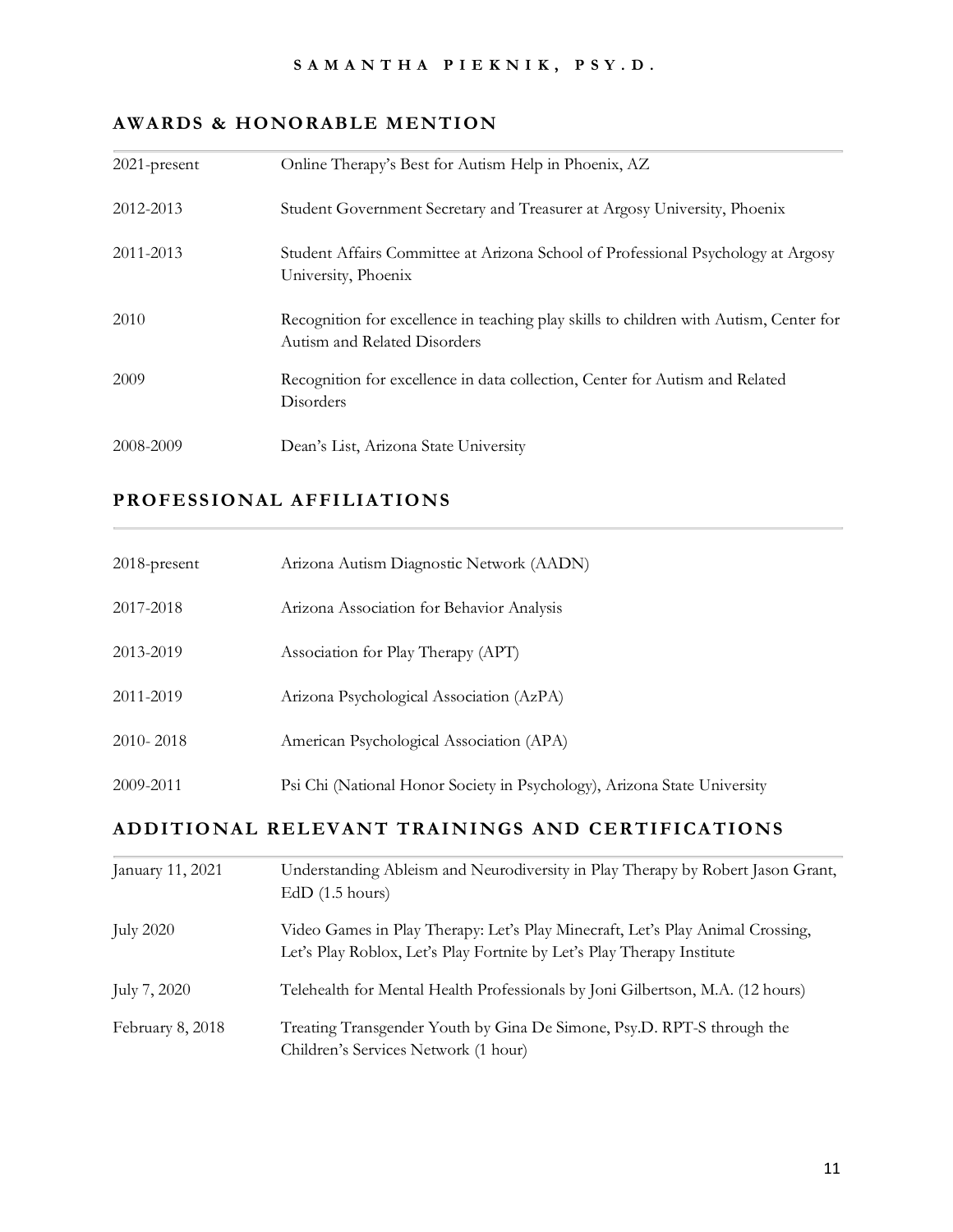| May 18, 2017      | Working with Gender Diverse Clients: Developing an Affirmative Practice by lore<br>dickey, Ph.D. at Northern Arizona University through the Arizona Psychological<br>Training Consortium (3 hours) |
|-------------------|----------------------------------------------------------------------------------------------------------------------------------------------------------------------------------------------------|
| May 18, 2017      | Trans Care and Support at a University Counseling Center at Northern Arizona<br>University through the Arizona Psychological Training Consortium (3 hours)                                         |
| May 17 & 18, 2016 | Autism Diagnostic Observation Schedule, Second Edition (ADOS-2) Clinical<br>Training Workshop at the University of Washington (16 hours)                                                           |

### **ASSESSMENTS ADMINISTERED**

Adaptive Behavior Assessment System-2 (ABAS-II) Autism Diagnostic Observation Schedule, Second Edition (ADOS-2) Autism Spectrum Rating Scales (ASRS) Behavior Assessment System for Children, Second Edition (BASC-2) Behavior Assessment System for Children, Third Edition (BASC-3) Beck Depression Inventory (BDI) Beck Depression Inventory-II (BDI-II) Beery-Buktenica Developmental Test of Visual Motor-Integration, Fifth Edition Bender Gestalt California Verbal Learning Test-Children (CVLT-C) California Verbal Learning Test-Second Edition (CVLT-2) Child and Adolescent Memory Profile (ChAMP) Child Behavior Checklist (CBCL) Childhood Autism Rating Scale, Second Edition (CARS-2) Daily Living Activities Scale (DLA 20) Gordon Diagnostic System (GDS) Gray Oral Reading Tests-Fifth Edition (GORT-5) House Tree Person Drawing Kaufman Assessment Battery For Children, Second Edition (KABC-2) Mental Status Exam Mini Mental Status Exam, 2nd Edition (MMSE-2) Minnesota Multiphasic Personality Inventory-Adolescent (MMPI-A) NEPSY-Second Edition (NEPSY-II)